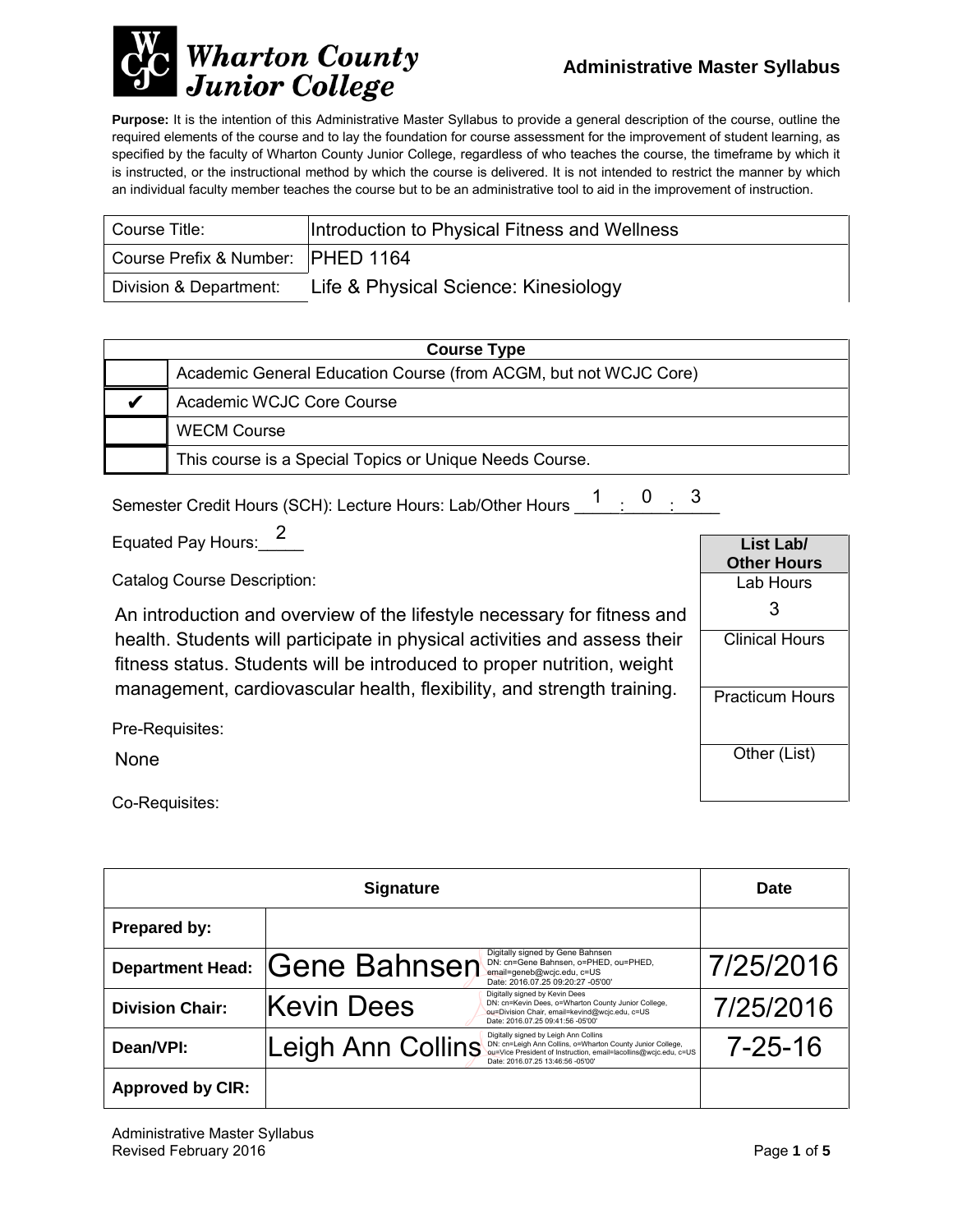**I. Topical Outline:** Each offering of this course must include the following topics (be sure to include information regarding lab, practicum, clinical, or other non-lecture instruction).

Part I – components of physical fitness and the essential role of exercise Part II - components of healthy diet and importance of nutrition on wellness Part III - the role of stress and destructive habits

\*\*\*\* note the above will be integrated into structured periods of aerobic activity, strength training, and or conditioning as students participate in physical activity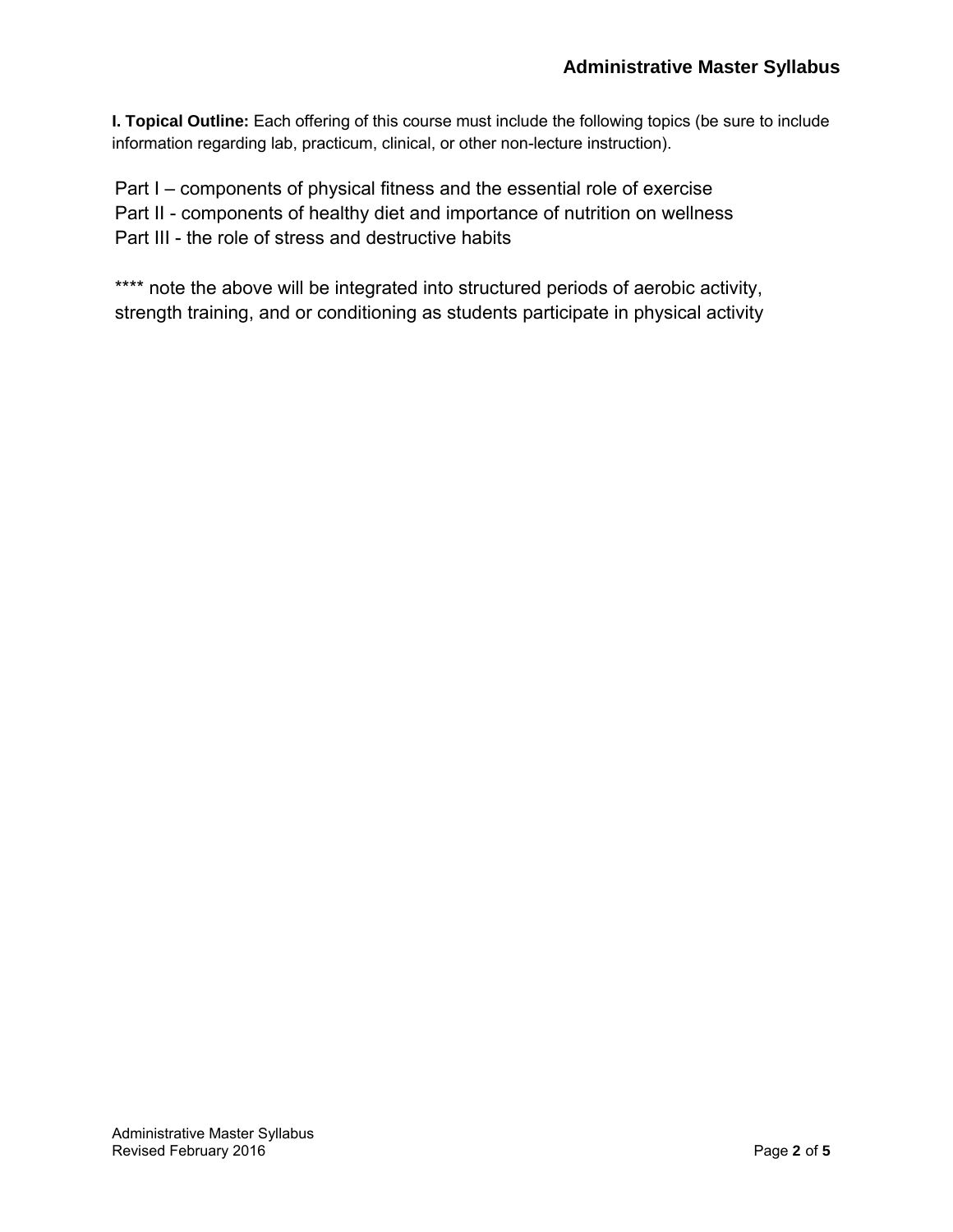## **II. Course Learning Outcomes**

| <b>Learning Outcomes: Upon successful</b><br>completion of this course, students will:                                                                                                                                                                                                                                                                                                                                                                                                                                                                                                                                                       | <b>Methods of Assessment:</b>                                                                                                                                                                                                                                                            |
|----------------------------------------------------------------------------------------------------------------------------------------------------------------------------------------------------------------------------------------------------------------------------------------------------------------------------------------------------------------------------------------------------------------------------------------------------------------------------------------------------------------------------------------------------------------------------------------------------------------------------------------------|------------------------------------------------------------------------------------------------------------------------------------------------------------------------------------------------------------------------------------------------------------------------------------------|
| 1. Describe how the components of<br>physical fitness impact health and wellness.<br>2. Explain the influence of personal<br>behaviors and personal responsibilities<br>on the development, treatment, and<br>prevention of hypokinetic diseases,<br>infectious diseases, stress, and<br>addiction.<br>3. Analyze the relationship between<br>physical activity, inactivity, and nutrition on<br>weight and body composition.<br>4. Plan, implement, and evaluate a<br>personal fitness program.<br>5. Develop an appreciation and positive<br>attitude for a healthy lifestyle and the<br>effects of global trends on physical<br>activity. | Assessment methods may include but are<br>not limited to:<br>-Individual fitness plans<br>-Workout journals<br>-Measures of fitness such as three-minute<br>step test evaluations<br>-Quizzes<br>-Class participation and attendance<br>-Class presentation on fitness/wellness<br>topic |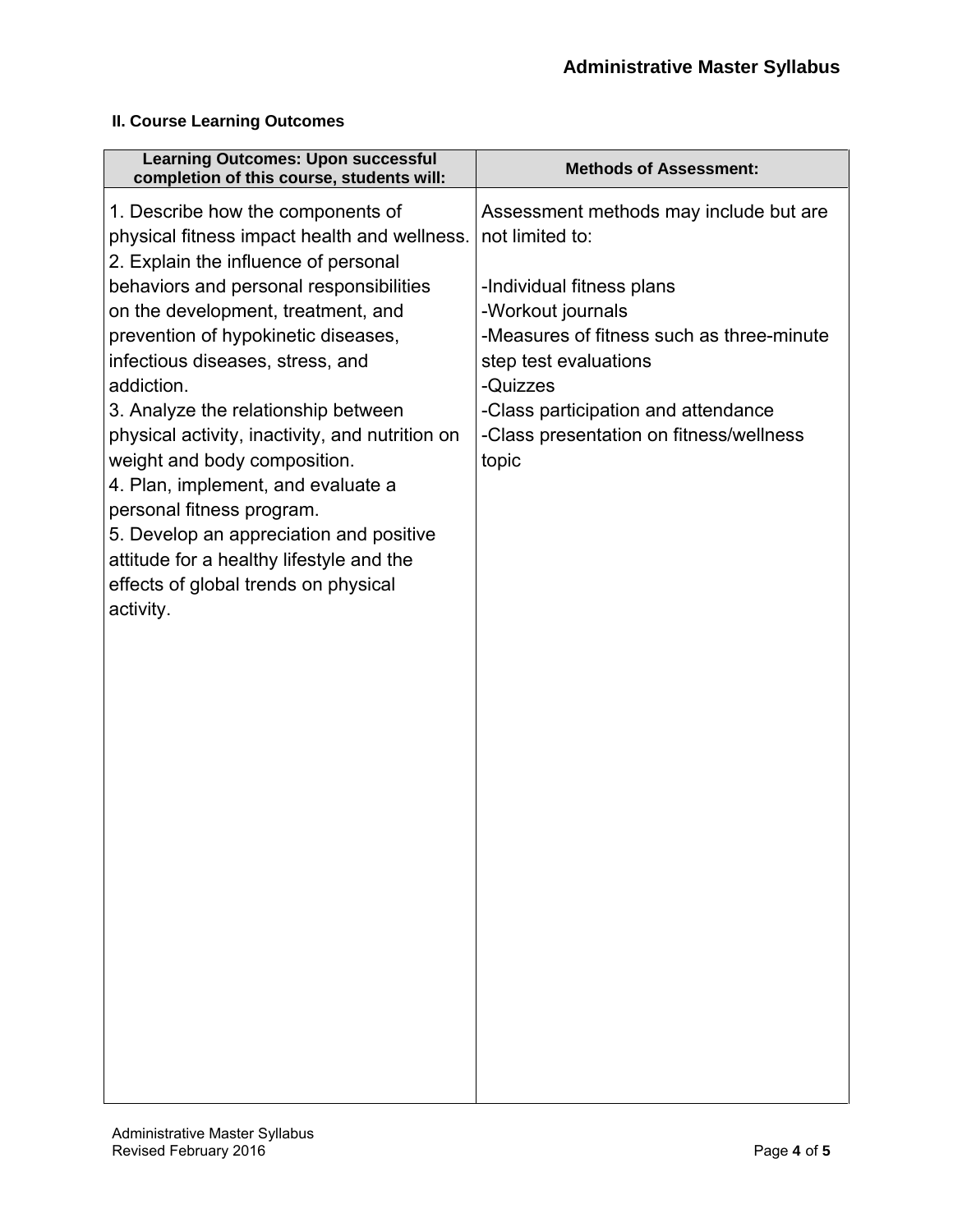#### **III. Required text(s), optional text(s) and/or materials to be supplied by the student:**

None - Course materials may include, but are not limited to instructor handouts, internet resources, or library materials

## IV. Suggested course maximum: <u><sup>24</sup>\_\_\_\_\_</u>

### **V. List any specific or physical requirements beyond a typical classroom required to teach the course.**

Access to a space (such as a WCJC fitness center) for aerobic exercise, strength, conditioning and cardiovascular training.

**VI. Course Requirements/Grading System—**Describe any course specific requirements such as research papers or reading assignments and the generalized grading format for the course.

| Suggested grading criteria are as follows:          | $A = 90 - 100$ ;   |
|-----------------------------------------------------|--------------------|
| 50% attendance and participation                    | $B = 80 - 89$ ;    |
| 25% personal fitness plan, workout journal or other | $C = 70 - 79$ ;    |
| written activity                                    | $D = 60 - 69$ ;    |
| 25% Quiz average                                    | $F = 59$ and below |

#### **VII. Curriculum Checklist**

**Academic General Education Course** (from ACGM-but not in WCJC core)

• No additional documentation needed.

✔ Academic WCJC Core Course. Attach the Core Curriculum Review Forms.

- ✔ Critical Thinking
- <u>✔</u> Communication
- <u>✔</u> Empirical & Quantitative Skills
- $\Box$  Teamwork
- <u>✔</u> Social Responsibility
- $\Box$  Personal Responsibility

### **WECM Course**

• If needed, revise the Program SCANS Matrix and Competencies Checklist.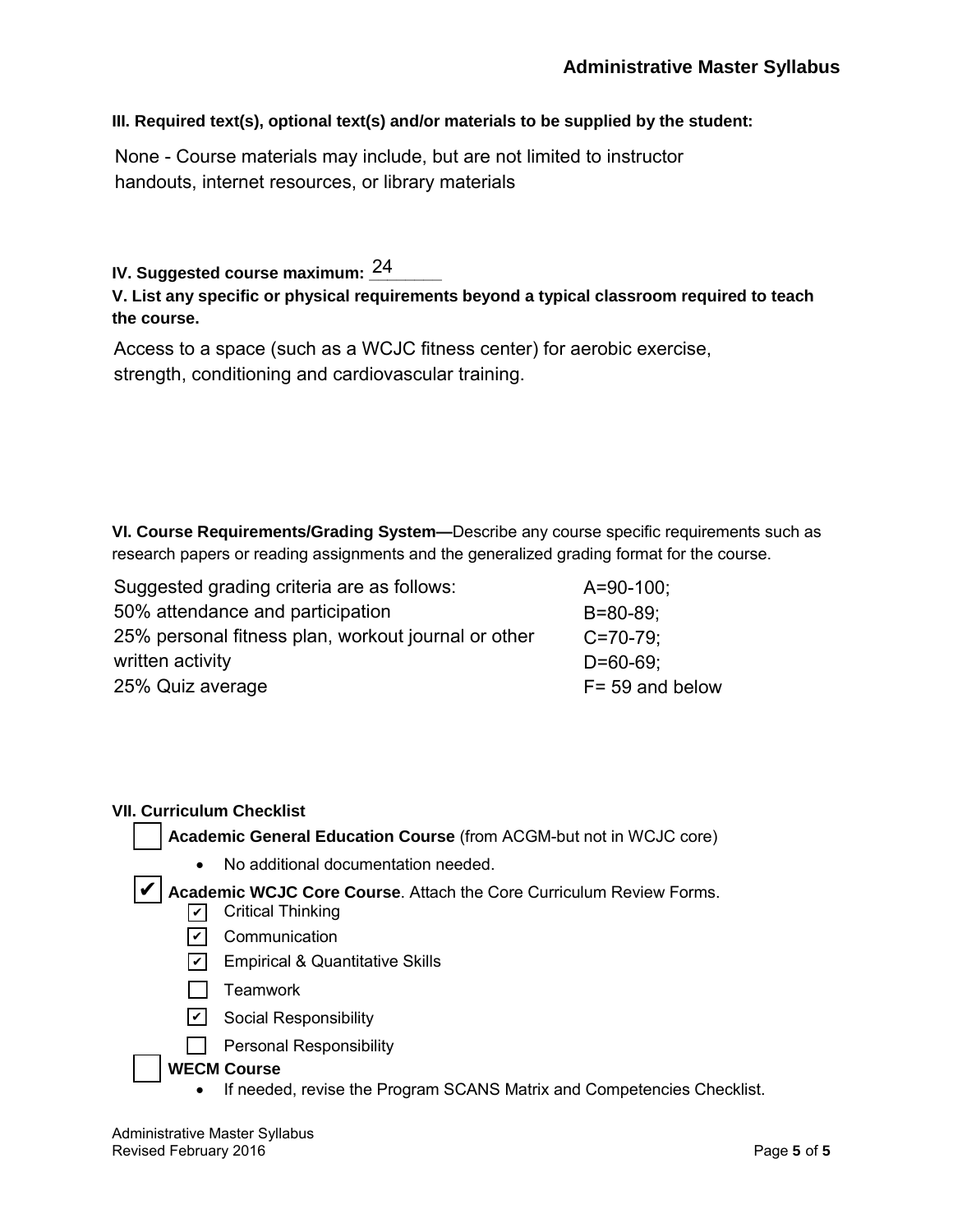

Foundational Component Area: **Social & Behavioral Sciences Course Prefix & Suffix: \_\_\_\_\_\_\_\_\_\_\_\_\_\_\_\_\_\_** PHED 1164

Core Objective: **Critical Thinking Skills—**to include creative thinking, innovation, inquiry, and analysis, evaluation and synthesis of information

| For each core objective, there must be at least two different methods of assessment.<br>Student Learning Outcome supporting core objective: |                                                                                        |                                                                             |                                                                                                                               |
|---------------------------------------------------------------------------------------------------------------------------------------------|----------------------------------------------------------------------------------------|-----------------------------------------------------------------------------|-------------------------------------------------------------------------------------------------------------------------------|
| <b>SLO</b> Status                                                                                                                           | <b>Student Learning Outcome (SLO)</b>                                                  | <b>Learning Activity</b>                                                    | <b>Assessment</b>                                                                                                             |
| The SLO is:                                                                                                                                 | Insert SLO (from Administrative Master Syllabi) below                                  | Provide a brief name and<br>description of the sample learning<br>activity: | Provide a brief name and<br>description of the sample quiz,<br>exam, rubric, assignment, etc. for<br>assessing the objective: |
| $\Box$ Existing<br>Revised<br>$\blacksquare$ New<br>State<br>Mandated                                                                       | SLO #1. Describe how the components of physical<br>fitness impact health and wellness. | Course lectures,<br>demonstrations                                          | Section quiz/unit exams<br>Written paper/project<br>Section/midterm/final exam                                                |
| $\Box$ Existing<br>Revised<br>$\blacksquare$ New<br>$\blacksquare$ State<br>Mandated                                                        | SLO #4. Plan, implement, and evaluate a personal<br>fitness program                    | Development of a<br>personal fitness plan                                   | Section quiz/unit exams<br>Written paper/project<br>Section/midterm/final exam                                                |
| $\Box$ Existing<br>□ Revised<br>$\Box$ New<br>$\Box$ State<br>Mandated                                                                      |                                                                                        |                                                                             |                                                                                                                               |

# Department Head: Cene Bahnsen and Date: 12/5/14

WCJC Core Curriculum Review Form-Social & Behavioral Sciences (April 2013) Page 1 (Modified from Collin College)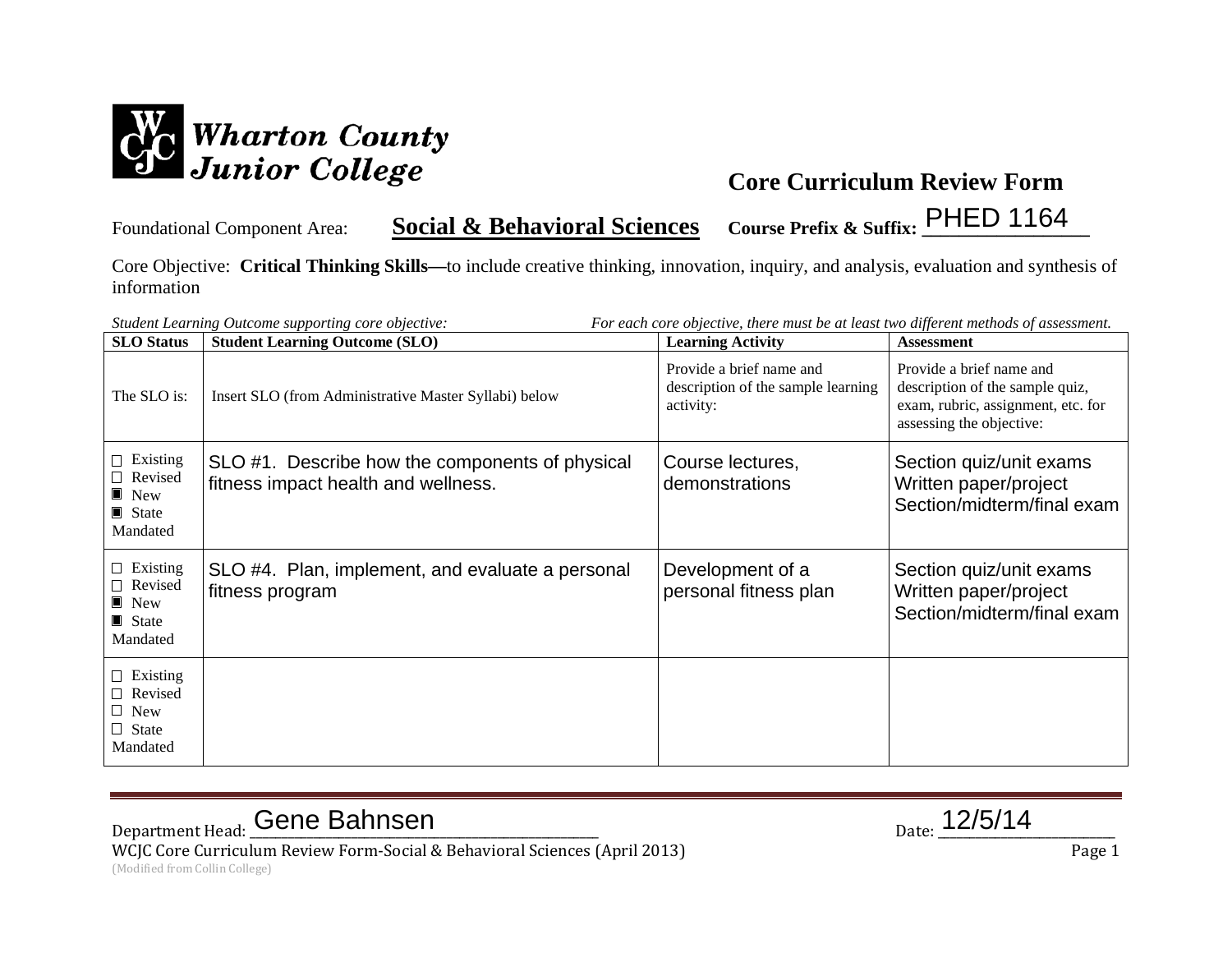

Foundational Component Area: **Social & Behavioral Sciences Course Prefix & Suffix: \_\_\_\_\_\_\_\_\_\_\_\_\_\_\_\_\_\_\_\_** PHED1164

Core Objective: **Communication Skills—**to include effective development, interpretation and expression of ideas through written, oral and visual communication

| For each core objective, there must be at least two different methods of assessment.<br>Student Learning Outcome supporting core objective: |                                                                                       |                                                                                |                                                                                                                               |
|---------------------------------------------------------------------------------------------------------------------------------------------|---------------------------------------------------------------------------------------|--------------------------------------------------------------------------------|-------------------------------------------------------------------------------------------------------------------------------|
| <b>SLO</b> Status                                                                                                                           | <b>Student Learning Outcome (SLO)</b>                                                 | <b>Learning Activity</b>                                                       | <b>Assessment</b>                                                                                                             |
| The SLO is:                                                                                                                                 | Insert SLO (from Administrative Master Syllabi) below                                 | Provide a brief name and<br>description of the sample learning<br>activity:    | Provide a brief name and<br>description of the sample quiz,<br>exam, rubric, assignment, etc. for<br>assessing the objective: |
| $\Box$ Existing<br>$\Box$ Revised<br>$\blacksquare$ New<br>■ State<br>Mandated                                                              | SLO #4 Plan, implement, and evaluate a personal<br>fitness program                    | Fitness/wellness<br>presentation                                               | Evaluation of student<br>presentations                                                                                        |
| $\Box$ Existing<br>Revised<br>$\blacksquare$ New<br>$\blacksquare$ State<br>Mandated                                                        | SLO #1 Describe how the components of physical<br>fitness impact health and wellness. | Section quiz/unit exams<br>Written paper/project<br>Section/midterm/final exam | Section quiz/unit exams<br>Written paper/project<br>Section/midterm/final exam                                                |
| $\Box$ Existing<br>□ Revised<br>$\Box$ New<br>$\Box$ State<br>Mandated                                                                      |                                                                                       |                                                                                |                                                                                                                               |

# Department Head: Cene Bahnsen and Date: 12/5/14

WCJC Core Curriculum Review Form-Social & Behavioral Sciences (April 2013) Page 2 (Modified from Collin College)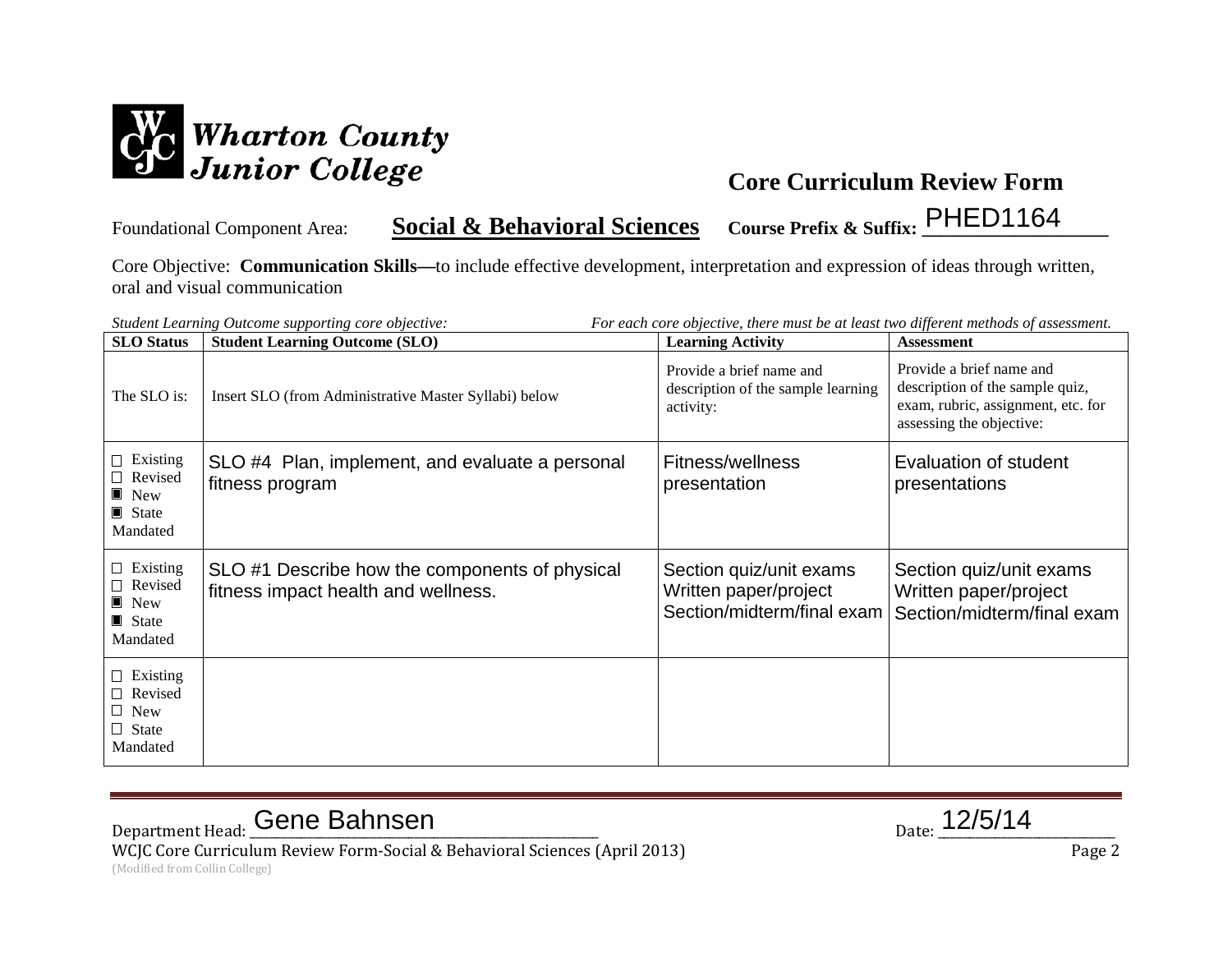

Foundational Component Area: **Social & Behavioral Sciences Course Prefix & Suffix: \_\_\_\_\_\_\_\_\_\_\_\_\_\_\_\_\_\_\_\_** PHED1164

Core Objective: **Empirical and Quantitative Skills—**to include the manipulation and analysis of numerical data or observable facts resulting in informed conclusions

| For each core objective, there must be at least two different methods of assessment.<br>Student Learning Outcome supporting core objective: |                                                                                                                             |                                                                                                                                 |                                                                                                                               |
|---------------------------------------------------------------------------------------------------------------------------------------------|-----------------------------------------------------------------------------------------------------------------------------|---------------------------------------------------------------------------------------------------------------------------------|-------------------------------------------------------------------------------------------------------------------------------|
| <b>SLO</b> Status                                                                                                                           | <b>Student Learning Outcome (SLO)</b>                                                                                       | <b>Learning Activity</b>                                                                                                        | <b>Assessment</b>                                                                                                             |
| The SLO is:                                                                                                                                 | Insert SLO (from Administrative Master Syllabi) below                                                                       | Provide a brief name and<br>description of the sample learning<br>activity:                                                     | Provide a brief name and<br>description of the sample quiz,<br>exam, rubric, assignment, etc. for<br>assessing the objective: |
| $\Box$ Existing<br>$\Box$ Revised<br>$\blacksquare$ New<br>$\blacksquare$ State<br>Mandated                                                 | SLO #3. Analyze the relationship between physical<br>activity, inactivity, and nutrition on weight and body<br>composition. | Three-minute step tests<br>data collection and<br>compilations and<br>evaluations                                               | Section quiz/unit exams<br>Written paper/project<br>Section/midterm/final exam                                                |
| $\Box$ Existing<br>$\Box$ Revised<br>$\blacksquare$ New<br>$\blacksquare$ State<br>Mandated                                                 | SLO #4 Plan, implement, and evaluate a personal<br>fitness program                                                          | Creation of Written personal fitness<br>plans<br>Section quiz/unit exams<br>Written paper/project<br>Section/midterm/final exam | Section quiz/unit exams<br>Written paper/project<br>Section/midterm/final exam                                                |
| $\Box$ Existing<br>$\Box$ Revised<br>$\Box$ New<br>$\Box$ State<br>Mandated                                                                 |                                                                                                                             |                                                                                                                                 |                                                                                                                               |

# Department Head: Cene Bahnsen and Date: 12/5/14

WCJC Core Curriculum Review Form-Social & Behavioral Sciences (April 2013) Page 3 (Modified from Collin College)